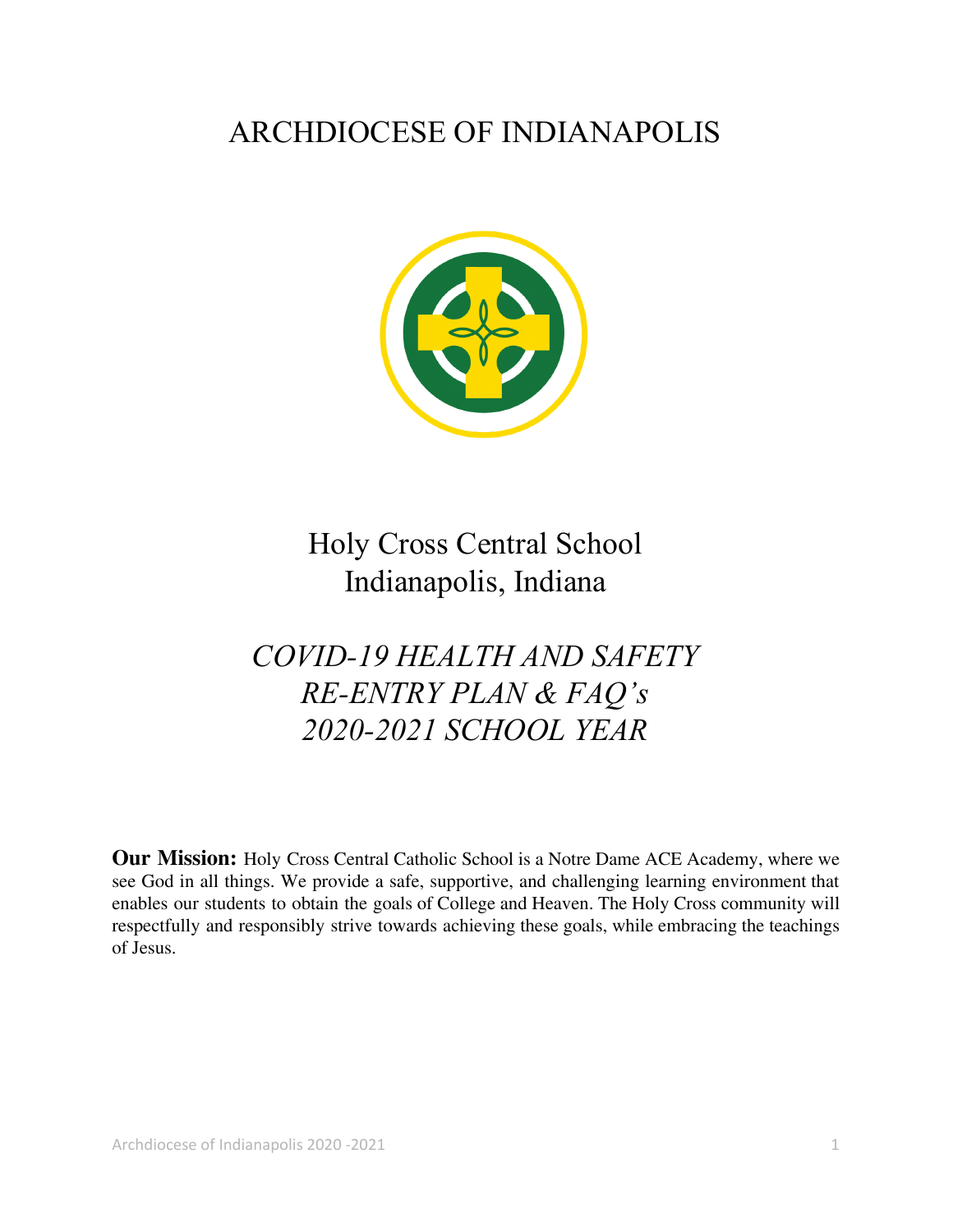

#### **Catholic Schools in the Archdiocese of Indianapolis believe:**

- in fostering positive relationships that exemplify the love of God;
- that Catholic school communities are enriched by the unique image and likeness of God that is present in each individual;
- that formation best occurs within faith-filled cultures of learning that are inclusive;
- that parents are the primary educators of each young person and that it is the responsibility of Catholic schools to support the domestic church;
- that Catholic schools are part of the evangelizing mission of the Church, forming disciples through the intentional integration of faith, culture, and life; and
- that "excellence" is defined by and achieved through the growth and holistic development – spiritual, intellectual/academic, social, emotional, and physical – of the individual within the context of community.

Holy Cross Central School will take every precaution possible to protect students and adults. Heightened protocols related to cleaning and sanitization are in place. Expectations of proper handwashing, physical distancing to the extent possible, and minimal sharing of resources to the extent possible will be enforced. Guidance from IDOE, CDC, and local authorities will be employed as best fits our Catholic school community as determined by administration. A more comprehensive plan follows.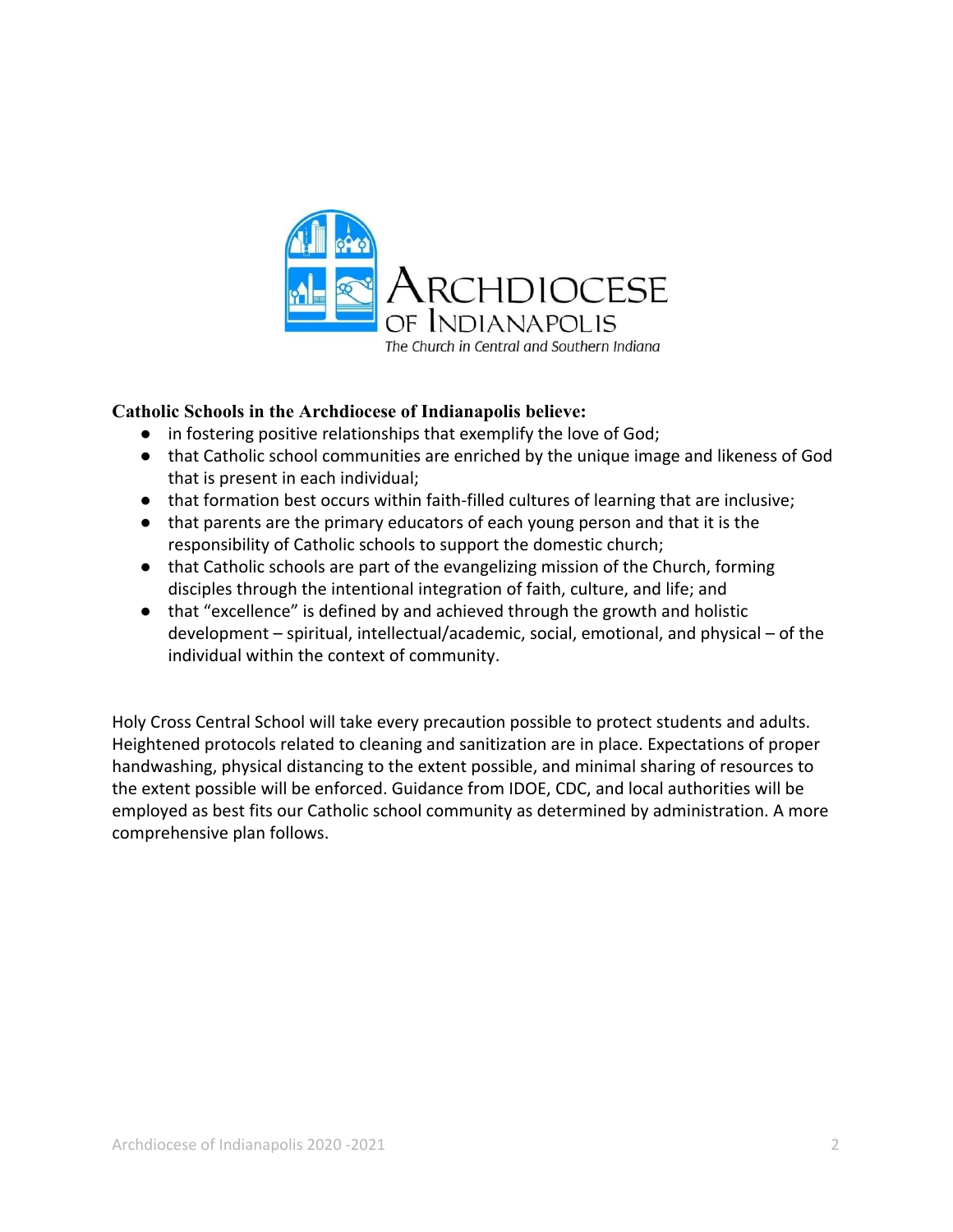# 2020-2021 Holy Cross Central School RE-ENTRY PLAN July 14, 2020

Implementation of this Catholic School Re-Entry Plan is subject to change at the direction of the Archdiocese of Indianapolis in collaboration with the Indiana Department of Health. It is based on the best available information and conditions related to the COVID-19 pandemic at the time of publication. This plan will evolve and be adjusted when information becomes available as the status of the COVID-19 pandemic changes. Holy Cross Central School will continue to engage with the Office of Catholic Schools and other education partners as part of this important process.

This plan is founded with the safety of students, teachers, and staff as priority. A committee of educators, commission members, parents, medical personnel, etc. was formed to address and create protocols for the return of scholars in the fall. Guidance from the Office of Catholic Schools, the Indiana Department of Education, Indiana State Health Department, and Center for Disease Control was used to create a plan that speaks to the local subsidiarity of Holy Cross Central School. At all times Holy Cross Central leadership will make decisions based on the safety of all while continuing to ensure student learning is taking place. The school leadership, while in consultation with the Office of Catholic Schools, has the flexibility to do what is best for the Holy Cross Central community.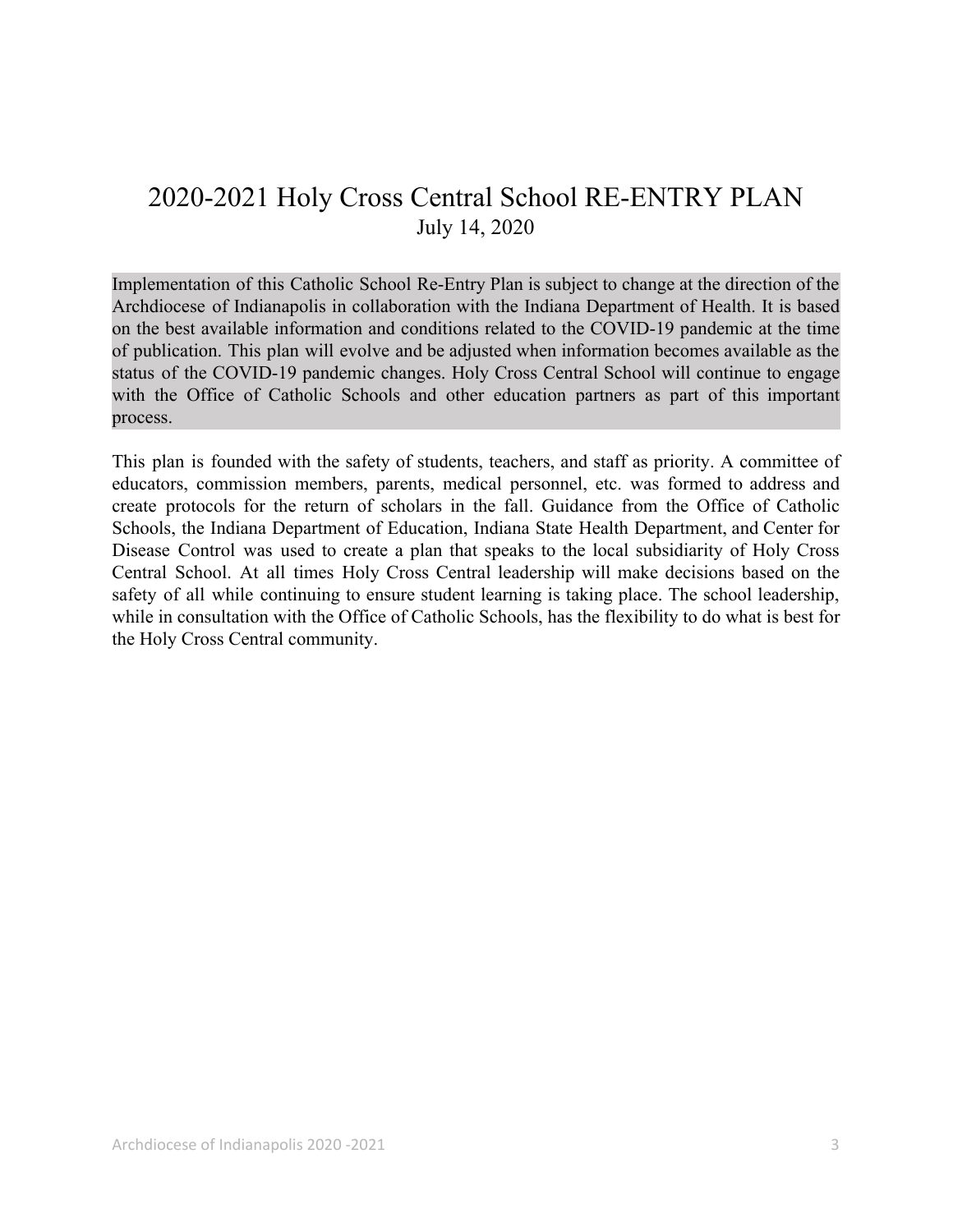### **LOGISTICS AND PLANNING**

#### **What does Morning Care look like?**

Students who arrive between 6:30am to 7:00am will enter through the cafeteria doors and sit in an assigned seat. At 7:00am, students will receive breakfast to take to their classroom to be supervised by their teacher. Staff members will be present throughout the school building to guide students in social distancing.

#### **What are the procedures for morning drop off?**

After 7:00am students will be dropped off at the cafeteria doors, receive their breakfast and walk to their classroom to be supervised by their teacher until the school day begins. Staff members will be present throughout the school building to guide students in social distancing. Remember, all students should be in attendance at school by 7:40am.

#### **What if a student arrives late?**

Students who arrive after 7:40am will enter the main school office to be checked in and then may be walked to class by school staff.

#### **Are parents/visitors allowed in the building?**

No parents/visitors will be allowed into the hallways or classroom areas. All adults entering the building from 6:30am-3:30pm must report to the main office.

#### **What are the dismissal procedures?**

Instruction concludes at 3:00pm for all students. However, students will be dismissed, youngest to oldest in a staggered fashion to allow for social distancing. Please wait patiently in the parking lot. Students staying for After Care will be escorted to their designated area. Car riders will be brought outside of the school, kept separated and supervised for pick up.

#### **What does After Care look like?**

Students who need to stay in After Care will be grouped by grade and have assigned areas and activities. They will receive dinner and be supervised in their designated areas.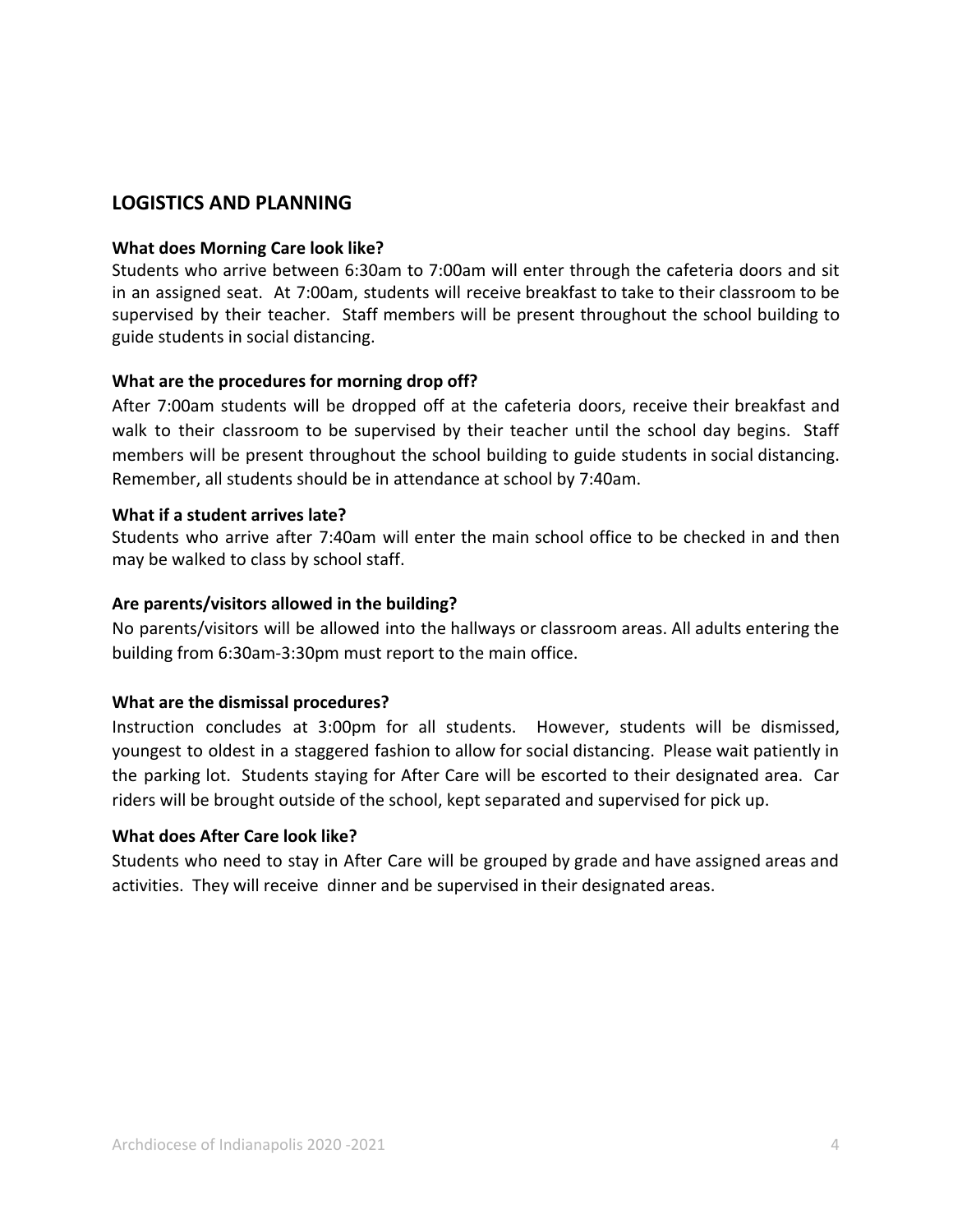## **Teaching and Learning**

#### **How will the classrooms be set up differently?**

The 1st-8th grade classrooms will be reorganized to allow social distancing between individual student desks. All students will be facing the same direction in the classroom, focused on the teacher's instruction. The Kindergarten tables are being fitted with clear plexiglass partitions to assist our youngest students in staying in their individual areas.

All classrooms will have a Sanitation Station (handwashing / hand sanitizer) for students and staff. There will also be Sanitation Stations throughout the school building.

#### **What will be done when the teacher works with a small group?**

Teachers will be able to instruct a small group while still using appropriate social distancing practices. This spacing will look different, but the instruction will continue to be effective.

#### **What about the hallways?**

We are creating a schedule with staggered recess and lunch times. Restroom breaks will be scheduled for each class. Hallway movement, as always, will be very limited. Our 7th and 8th graders will remain in their classrooms and the teachers will change spaces.

Additionally, our special area teachers (those who instruct Music, Art, PE, Tech and SEL) will bring their projects to the classroom. The Library will have a specific schedule that allows for cleaning in between.

#### **Will there be a distance learning option available?**

We respect the decision of a parent or guardian who determines that in-person school is not the best fit for their child(ren) at this time (such as compromised health, parental concern, high-risk family members). We are planning a distance learning option that will include the basic direct instruction of Religion, Reading, Writing, Math, Social Studies and Science (following the classroom schedule as much as possible). It will include the Google Classroom platform, textbooks and workbooks.

Families who participate in this option will be required to 1) have a reliable internet connection; 2) meet online with the teacher as scheduled; and 3) drop off / pick up items from school as needed. The distance learning option would need to be maintained for a full Quarter at a time.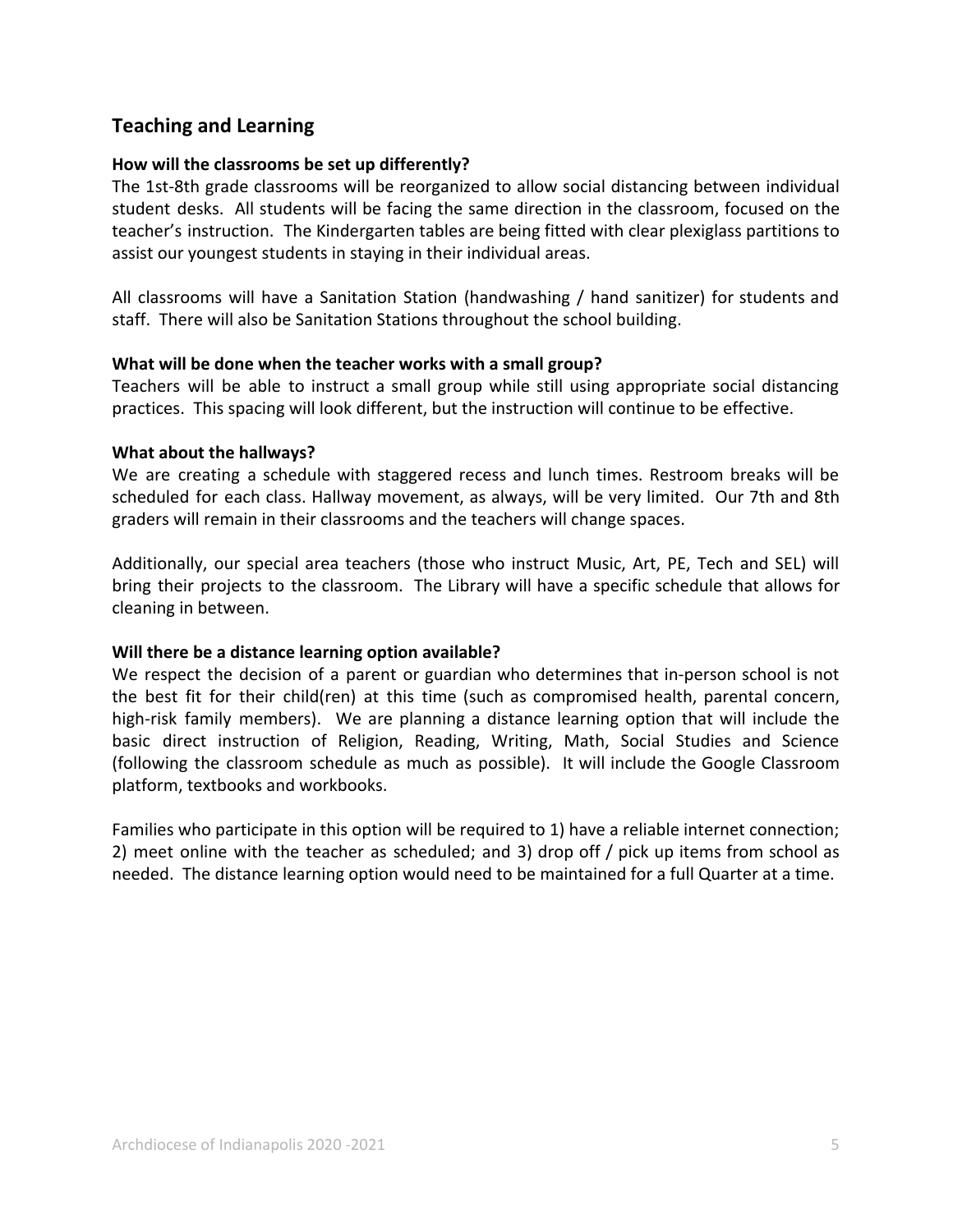# **Health and Safety**

#### **Do students and staff have to wear masks?**

At this time, all students and staff will wear masks throughout the school day. Students will be able to remove their masks when eating and drinking, in an outdoor setting and during PE class in the gym. During these times, students will be supervised and guided for social distancing.

#### **Is there a specific type of mask required?**

Any cloth face covering is acceptable. Please be sure that any patterns, prints or writing is appropriate for school. If you are unable to obtain a mask for your child, please contact the school office.

#### **How can we ensure school stays open and keep everyone safe?**

Keep children home if they are sick. Each family must screen their child(ren) daily and keep them home if they are sick. Handwashing will be emphasized at school and should be at home also. Wearing a mask will also keep everyone safe and healthy.

#### **What are typical COVID-19 related symptoms?**

- A fever of 100.4 or greater
- Cough
- Shortness of breath
- Chills, shaking with chills
- Muscle pain
- Headache
- Sore throat
- Loss of taste or smell

#### **Where can you be tested for COVID-19?**

Call to make an appointment with your family health provider or use the free testing sites in Marion County. This [form](https://mcphdredcap.hhcorp.org/surveys/?s=A4F4NY3PDH) must be filled out prior to going to a free testing site.

Current sites are:

- Warren Central High School, 9500 E. 16th St. Hours are 6 a.m.-2 p.m. Mondays, Wednesdays and Fridays.
- Indianapolis Motor Speedway, 4790 W. 16th St. Hours are 11 a.m.-7 p.m. Tuesdays and Thursdays.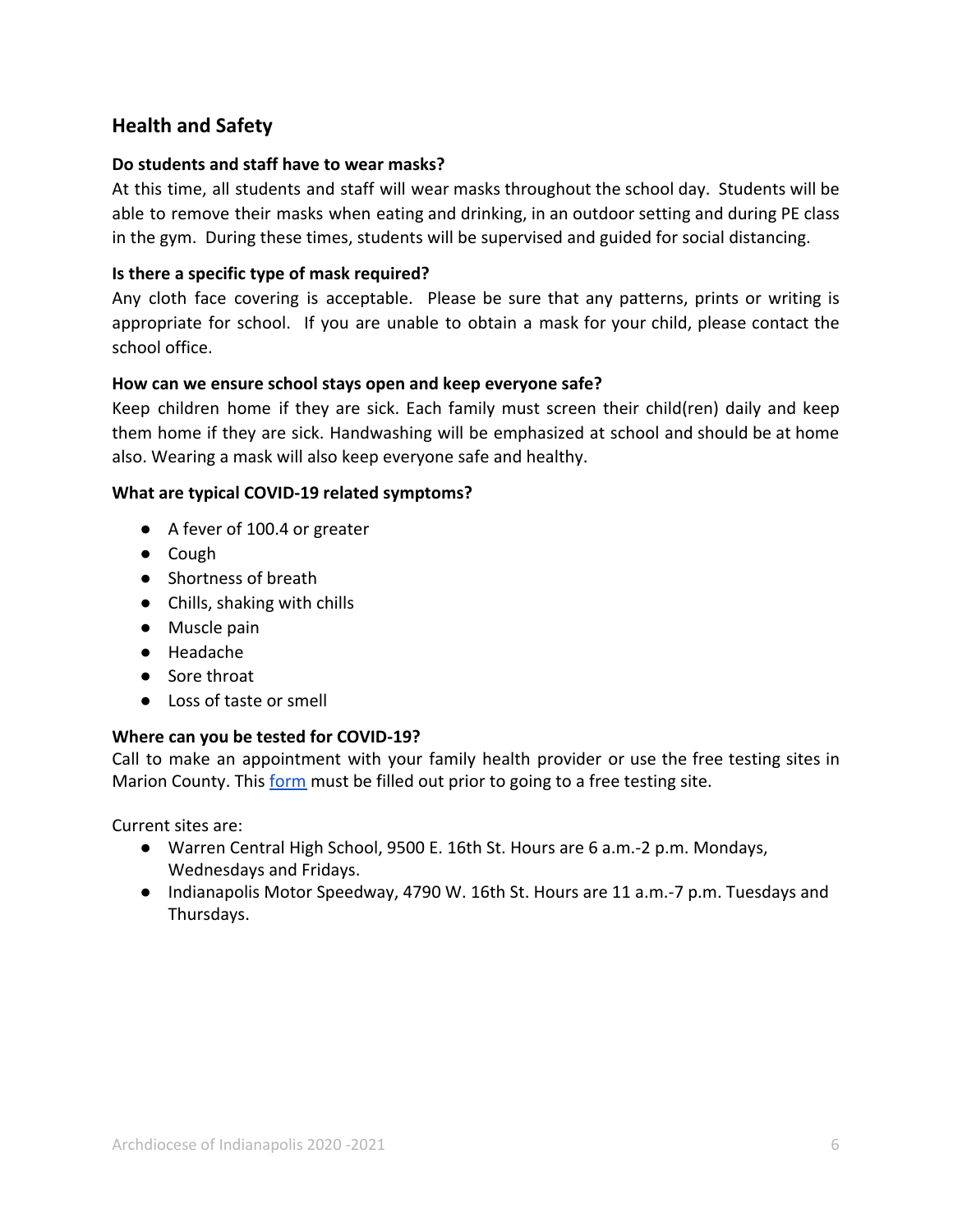#### **When can an individual who tested positive for COVID-19 return to school?**

Individuals who **have NOT had symptoms** but test positive for COVID-19 may return to school when they have gone 10 calendar days past their test without symptoms, fever-free for 72 hours without fever-reducing medications and have been preferably released by a healthcare provider.

Individuals who **experienced symptoms** and have been tested for COVID-19 may return to school if the following conditions are met:

- · The individual no longer has a fever (without the use of fever-reducing medicine); **AND**
- · Other respiratory symptoms have improved; **AND**
- · At least 10 calendar days have passed since symptoms first appeared; or
- · The individual has received two negative tests at least 24 hours apart.

#### **If a student arrives at school and is sick, what will happen?**

The student will be immediately referred to the school nurse and likely sent home.

#### **How will the Nurse's Office operate?**

At the recommendation of health care professionals, there will be a separate space where the school nurse will see anyone displaying respiratory symptoms or fever (quarantine room). The clinic will be used for routine medicine distribution, minor injuries, headaches, etc.

#### **What additional cleaning protocols will be in place**?

High touch surfaces (such as door knobs, stair railings, restrooms, etc) will be cleaned and disinfected regularly throughout the day. Shared spaces, like the cafeteria, will be thoroughly cleaned between groups of students. Each evening, the custodial team will clean the school building with specific EPA-approved cleaners.

#### **How will the Cafeteria work?**

Cafeteria staff will be preparing breakfast, lunch and dinner using appropriate cleanliness practices. Breakfast will be picked up and eaten in the classrooms. Lunch will be served in the cafeteria on a staggered schedule with students in assigned, distanced seats. Dinner will be served to students in After Care in their designated areas. Students will sanitize before and after eating. Of course, students will remove their masks to eat and drink.

#### **What does recess look like?**

Recess times will be staggered, and individual classes will be assigned a play area (on a rotating basis so all get opportunities) so classes stay together. Students will be able to remove their masks for outdoor play.

#### **Can my child use the water fountains?**

Our water fountains have been converted to water bottle fill stations. Each student will need to bring a water bottle from home. We encourage those to be taken home and washed out each week.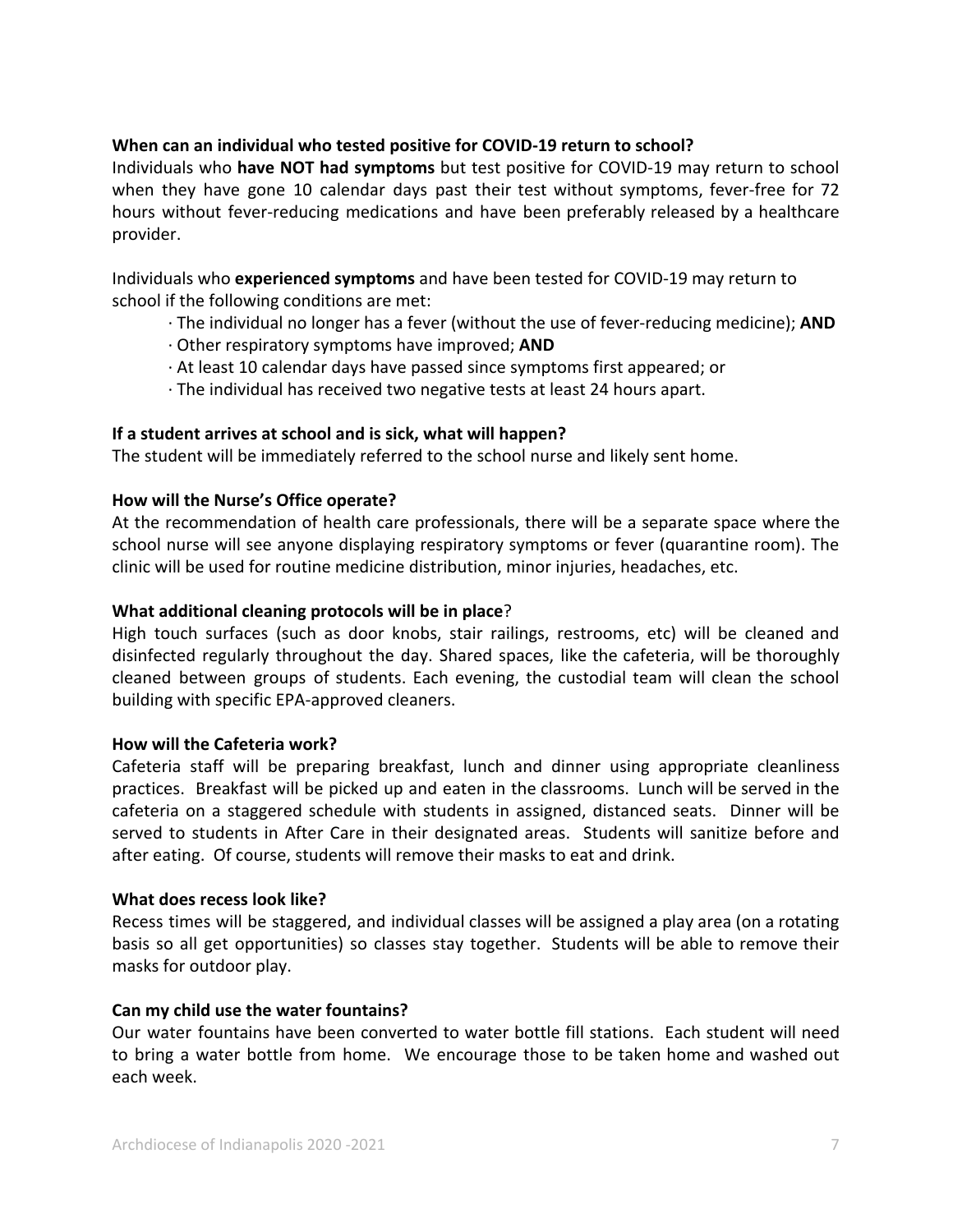#### **Will students and staff have their temperature checked daily?**

Not routinely. Temperatures will be taken by the school nurse for those who are feeling ill. Anyone with a fever will be sent home.

### **Creating/Maintaining Community and Catholic Identity**

#### **Will there still be a Morning Assembly?**

We will begin and end each day with assembly and prayer. Visitors and guests will not be allowed to join us for our assemblies until further notice**.** Students will participate in Morning Assembly and prayer through the classroom Smart TVs.

#### **What will Family Nights look like this year?**

Until further notice we will not have all-school gatherings. We will continue to follow guidance from Marion County Health Department about smaller gatherings. Online parent meetings may be held as needed.

#### **Will Mass still be held during the school day?**

Every Thursday we will celebrate Mass as a school community. It is likely that 2-3 classes will attend Mass in person (with masks, assigned seats and social distancing). The other classes will watch Mass online from their classrooms. Until further notice visitors and guests will be unable to join us for mass.

#### **Will students participate in Field Trips?**

Until further notice, we will not be taking field trips in the community. On a case by case basis, classes may be able to take walks in the neighborhood.